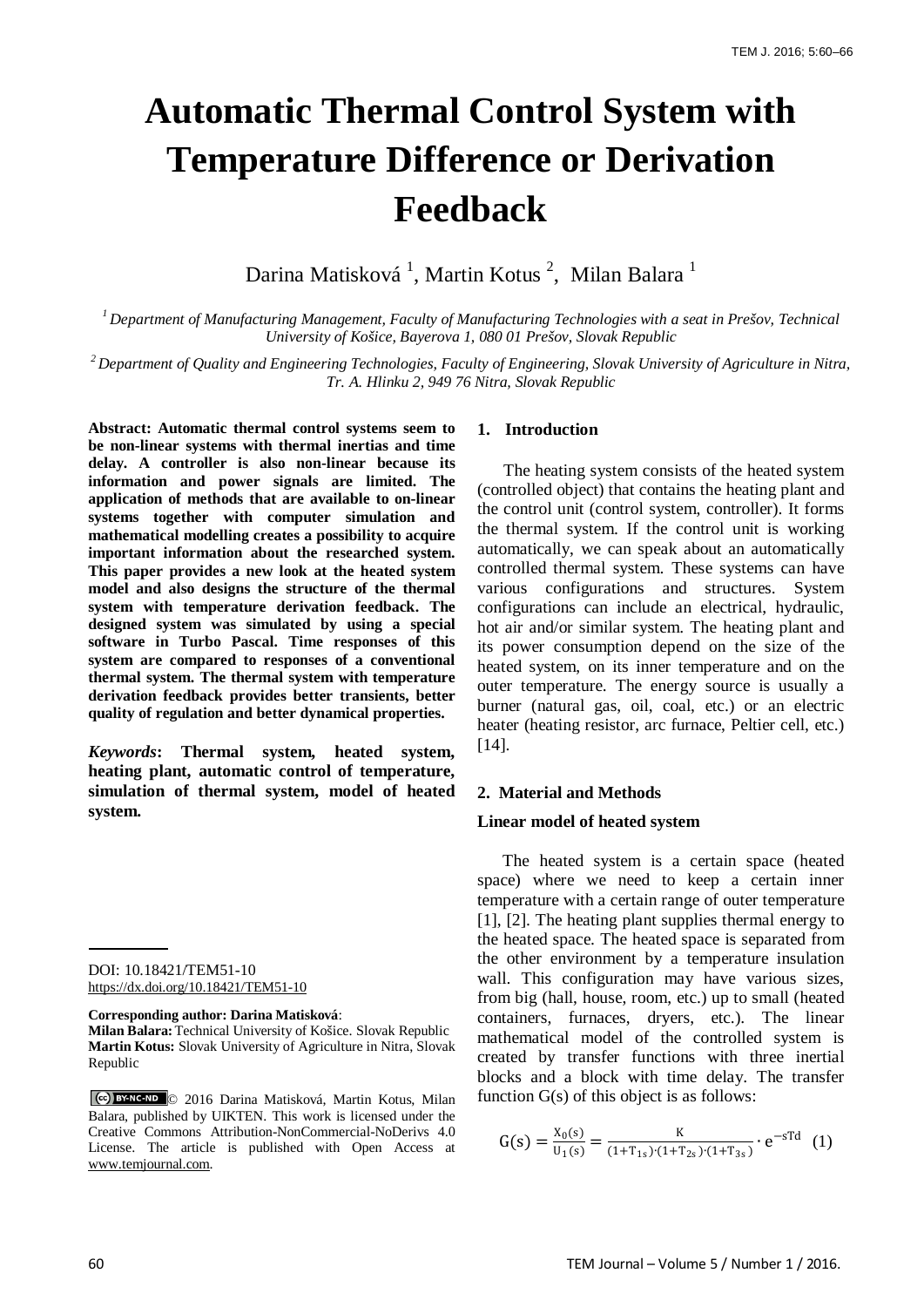The linear mathematical model of this configuration is a linear 3rd order system with time delay. The transfer function of the heating plant is part of the transfer function G(s):

$$
G_{hp}(s) = \frac{C_2(s)}{U_1(s)} = \frac{C_7 \cdot K_4}{(1 + T_{1s}) \cdot (1 + T_{2s})} \cdot e^{-sTd}
$$
(2)

where:

 $G<sub>ho</sub>(s)$  – transfer function of the heating plant;

 $U_1(s)$  –standard control signal from the controller to the heater;

 $U_2(s)$  –standard value of the thermal power from the heater to the overall part of the heating plant;

 $C_2(s)$  – temperature of the heating medium;

 $C_7$ –gain of the heater;

 $K_4$ –gain of the overall part of the heating plant;

 $T_1$ –time constant of heat transfer between the heater and the heated medium;

 $T<sub>2</sub>$ –time constant of heat transfer in the heated medium;

 $T_d$ – time delay, the result of heat transfer by the overflow of the heated medium;

s – Laplace transformation operator.

The transfer function of the heated space is the second part of the transfer function G(s):

$$
G_{\text{hs}}(s) = \frac{X_0(s)}{C_2(s)} = \frac{K_3}{(1 + T_{3s})}
$$
\n(3)

where:

Ghs–transfer function of the heated space;

 $X_0$ -temperature of the heated space without outer influence;

 $C_2$ -temperature of the surface of the heating body in the heated space;

 $K_3$ -transfer function's gain of the heated space;

 $T<sub>3</sub>$ -time constant of the heated space (between the temperature of the surface of the heating body and the temperature of the heated space).

The following conditions are valid for total gain K and transfer function G(s) in Eq.1:

$$
K = C_7 \cdot K_4 \cdot K_3
$$
\n
$$
G(s) = G_{hp}(s) \cdot G_{hs}(s)
$$
\n
$$
(5)
$$

The temperature of the heated space  $C_3$  is also gained by outer temperature  $U_4$  with time constants  $T_3$  and  $T_4$ . The last time constant depends on temperature insulation properties of the wall around the heated space. The transfer function of disturbance (outer temperature  $U_4$ )  $G_4(s)$  is the following:

$$
G_d(s) = \frac{X_6(s)}{U_4(s)} = \frac{1}{(1+T_{3s}) \cdot (1+T_{4s})}
$$
(6)

The following condition is valid for the total value of the heated space temperature  $C_3(s)$ :

$$
C_3(s) = X_6(s) + X_0(s)
$$
\n(7)

The meaning of particular values variables is presented in the following chapters, and their interconnections are shown in Fig. 1.

Note: The indices in text and in the figures do not match the letter case. Turbo Pascal language does not permit to write subscript indices. Figure indices match the Turbo Pascal syntax. Example C3 in text is the same as C3 in figure etc.

#### **Non-linear model of heated system**

 The real heated system is anon-linear system. It is presented in Figure 2. together with all parts of the system of automatic space temperature control. We consider that the linear gain  $C_7$  (in non-linearity  $N_3$ ) of heater is valid only within a limited range. The standard output of thermal power has a value from 0 to 1 for variable value  $U_1$  within the same range. The value of output saturation in non-linearity  $N_3$  is constant. The value of input  $U_1$  for the output  $U_2$  to reach the saturation depends on gain value  $C_7$ .

The second feedback non-linearity  $N_4$  (see Figure 2.) is the protection circuit that is activated when the temperature of the heated medium is equal to or higher than the allowed value  $K_1$ . We can say that the model of heated system consists of the non-linear model of the heating plant and the linear model of the heated space.

The heated system in Fig.2. has two inputs  $(U_1$ standard control signal from the controller to the heater, eventually desired input;  $U_4$ – outer temperature, eventually disturbance input) and two outputs  $(C_{3}$ — the temperature of the heated space with disturbance influence;  $C_{4-}$  temperature derivation value).

## **3. Results and Discussion**

# **Design of automatic heating control system with temperature derivation loop**

 Figure1. shows an example of technical solution implementation. The management system of media temperature in an enclosed space with the loop of temperature difference is the media temperature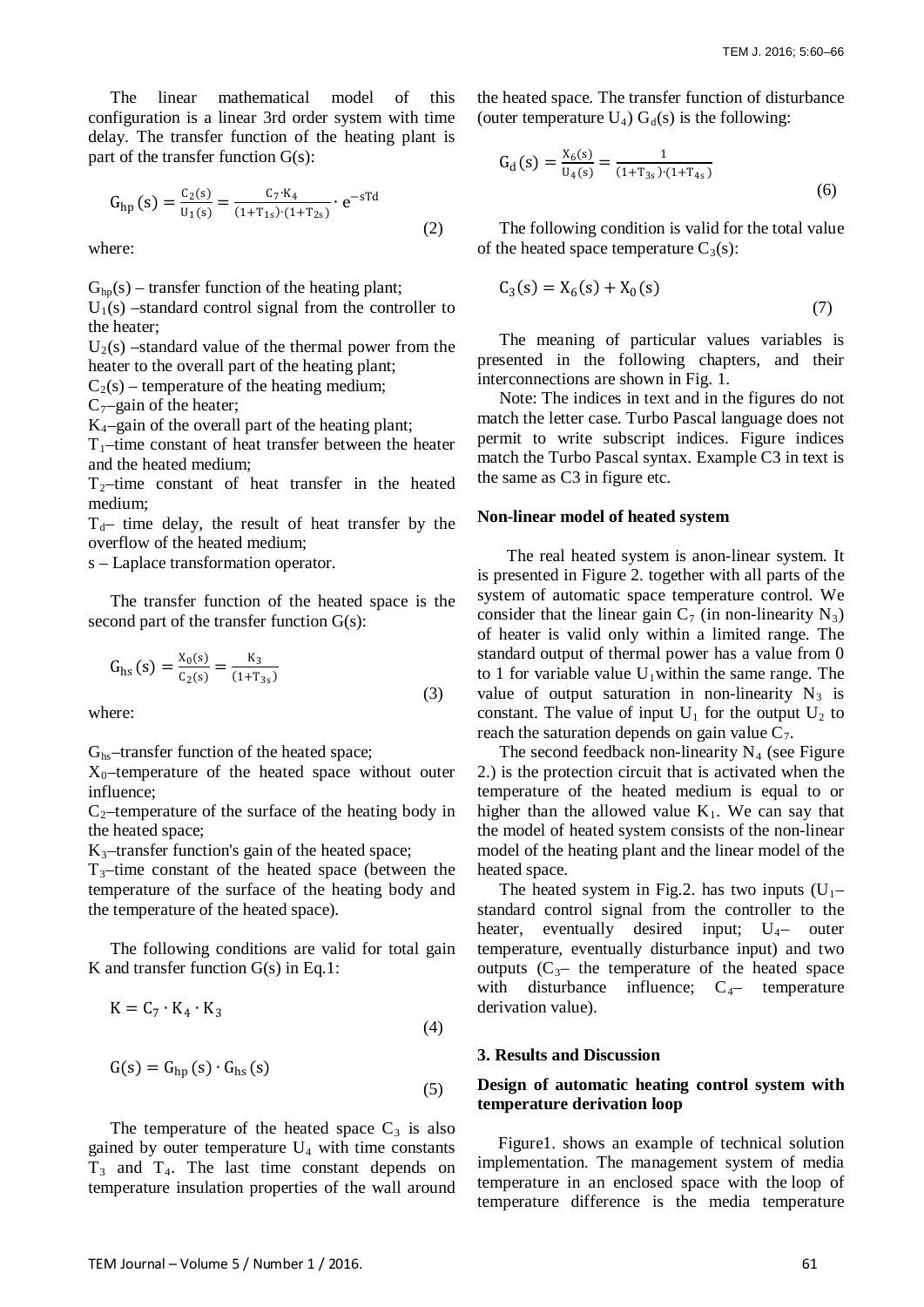management system 9 in the enclosed space of a vessel 8 (i.e. in the controlled system); its structure is of a cascade control loop of temperature. The main controlled variable is the media temperature data transmitted by link 22, and the auxiliary controlled variable is the data of temperature difference of media transmitted by link 18. The cascade controller of the system (units 1 to 6, block 7, 25 and 26) generates the manipulated variable (link 15) arising from the processing of temperature data (link 19, link 21, link 22), and the media temperature difference (link 18) for selected time ranges. Following generated manipulated variable provides an optimum time course of media temperature and stable value (output) of media temperature. To such a feedback of the control circuit is integrated the differential block of scanned output value (the difference of heated media temperature), which consists of a differential block 26 and delay block 25. The data of output temperature value from the media temperature sensor 6 (link 21) is provided to this block and also the same data after passing through delay member 25 (member of delivery-delay) by link 20. At the output of the differential block 26 (link 18) is the difference between the present and the previous media temperature (measured temperature difference, link 18). This data enters the central management member containing the main differential blocks 1 and 3, the main member of the temperature controller 2, a central member of the temperature difference 4 and actuator 5. Its output is connected to the input of the regulated system, i.e. the assembly of the heating element 6, vessel 8 containing media 9. The body of the temperature sensor 7 is part of the controller. Manipulated variable (link 15) exiting from the controller provides the optimal time course and stable value (of output) media temperature. Thereby, it is possible to achieve the objectives of regulation (desired media temperature transmitted by link 10) at optimal time, while consuming minimal energy sources [1],[2],[3].



*Figure 1. Thermal system with temperature and temperature difference feedback*

The described heated system is a controlled system with linear 3rd order part, time delay and two non-linear blocks. The automatic control of this system is not very simple.[4] Experience with electromechanical systems of similar types of controlled system lead us to solve this problem by analogous methods [3]. This case allows us to solve this problem by using the temperature feedback loop and by using the temperature feedback loop derivation. This parameter describes the temperature change rate and thus provides the state information to controller faster than by providing only output temperature. The temperature change rate feedback loop creates possibility to control the output temperature in better and faster manner [2],[3].

The block diagram of the temperature control system with temperature derivation feedback is shown in Fig. 2. The controller consists of the PI controller of space temperature and P controller of space temperature derivation. This controller  $(N_2)$  is also non-linear because the output values of the real parts of controller are within limited range. The proportional part of the temperature PI controller  $N_1$ is also non-linear. The integrator block has windup phenomena and its output value is also limited. The parameters in Fig.2. have the following meaning:

 $U_0$ – desired value of space temperature (input, control input);

 $U_1$ – standard control signal from the controller to the heater;

 $U_2$ – standard value of thermal power from the heater to the overall part of the heating plant;

 $U_{3}$ – output value of the proportional part of temperature PI controller;

 $U_4$ – outer temperature (input, disturbance input);

 $C<sub>2</sub>$ – temperature of the heated medium;

 $C_{3}$ – temperature of the heated space (output) with disturbance influence;

 $C<sub>4</sub>$ – temperature derivation value;

 $C_6$ – gain of the temperature derivation controller;

 $C_{7}$ – gain of the heater;

 $C_{8}$ – gain of the integration part of temperature PI controller;

 $C_9$ – gain of the output temperature sensor;

 $K_0$ – gain of the proportional part of temperature PI controller;

 $K_3$ -transfer function's gain of the heated space;

 $K_{4}$ – gain of the overall part of the heating plant;

 $K_6$ – input to the temperature derivation controller, difference between  $XX_8$  and temperature derivation proportional value;

 $K<sub>7</sub>$ – temperature derivation proportional value;

 $K_0$ – gain of the temperature derivation sensor:

 $T_d$ – time delay, the result of heat transfer by the overflow of the heated medium;

 $T_{1}$ – time constant of heat transfer between the heater and the heated medium;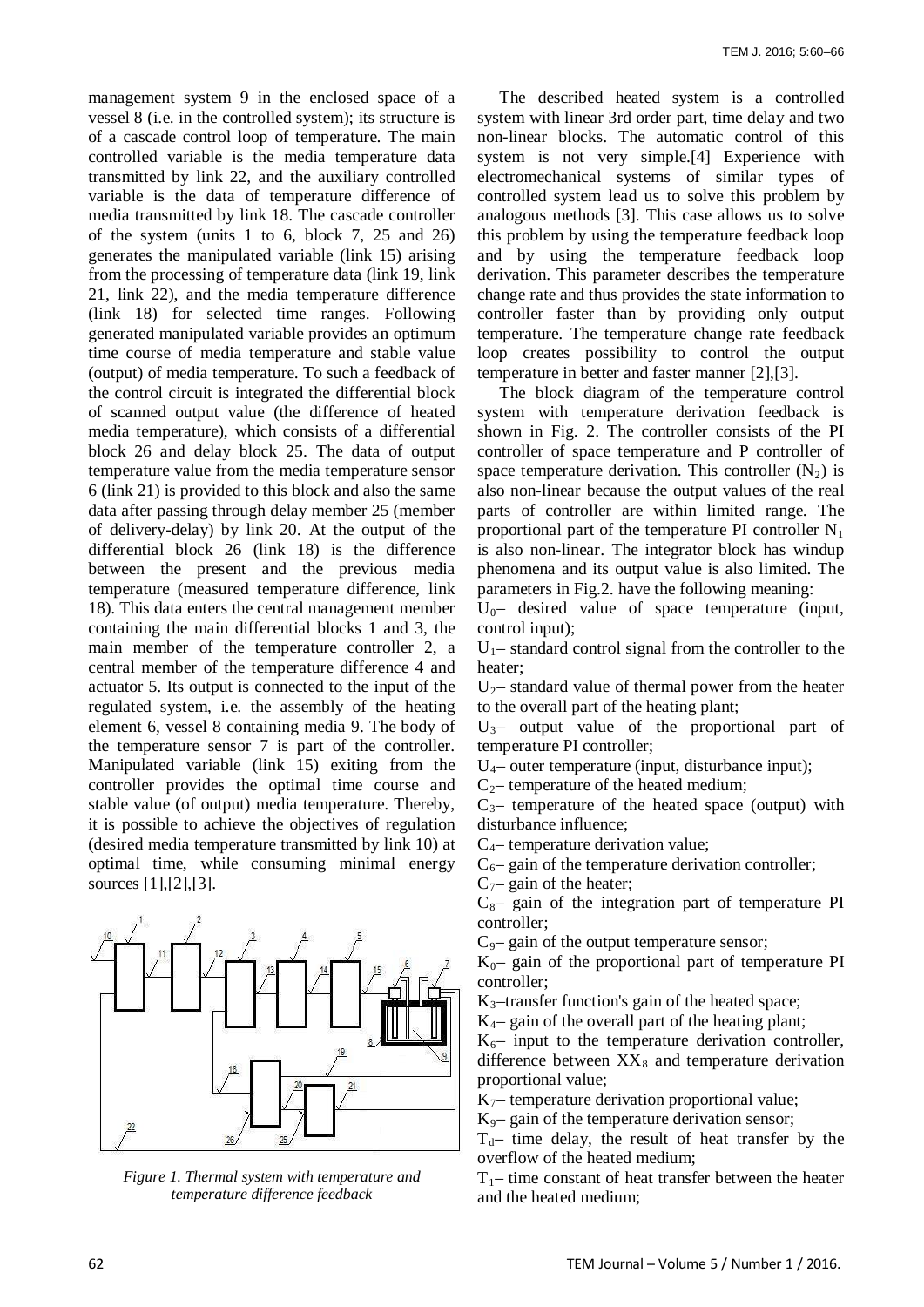$T_{2}$ – time constant of heat transfer in the heated medium;

 $T_{3}$ – time constant of the heated space (between the temperature of the surface of the heating body and the temperature of the heated space);

 $T_{4}$ – time constant depending on temperature insulation properties of the wall around the heated space;

 $X_{8}$ – output from the integration part of temperature PI controller;

 $XX_{8}$ – addition  $X_{8}$  (output from the integration part of temperature PI controller) and C3 ( temperature of the heated space);

 $X_0$ – output space temperature value (without disturbance influence);

 $XD_0$ – temperature derivation value;

 $XD_{8}$ – error, input to the space temperature PI controller [4],[5].

When we are using the temperature as an output value, the linear part of the heated system has a 3rd order denominator of transfer function. The course of its Nyquist diagram begins in the positive part of the real axis and its end is in zero after crossing of three quadrants. Two of these quadrants are in the left side of the complex plane. The gain of the controller must be low because the Popov line must be on the left side of the Nyquist diagram curve. This Popov line has a large distance to an imaginary axis [6], [10].

When we are also using temperature derivation as one from two output values, the linear part of the heated system has a 2nd order denominator of transfer function. The course of its Nyquist diagram begins in the positive part of the real axis and its end is in zero after crossing of the two quadrants. Only one of those quadrants is on the left side of the complex plane. The gain of the controller may be high because the Popov line on the left side of the Nyquist diagram curve has a small distance to an imaginary axis. The high gain value of the controller improves the properties of the feedback system [8],[9].

The gain size of the controller can be calculated quickly if we are using the Popov criterion. We need only to draw the curves of Nyquist diagrams of the linear part of the heated system. This drawing is not so simple without using the PCif time delay Td has a plumbless value.



*Figure2. Thermal system with temperature and temperature derivation feedback*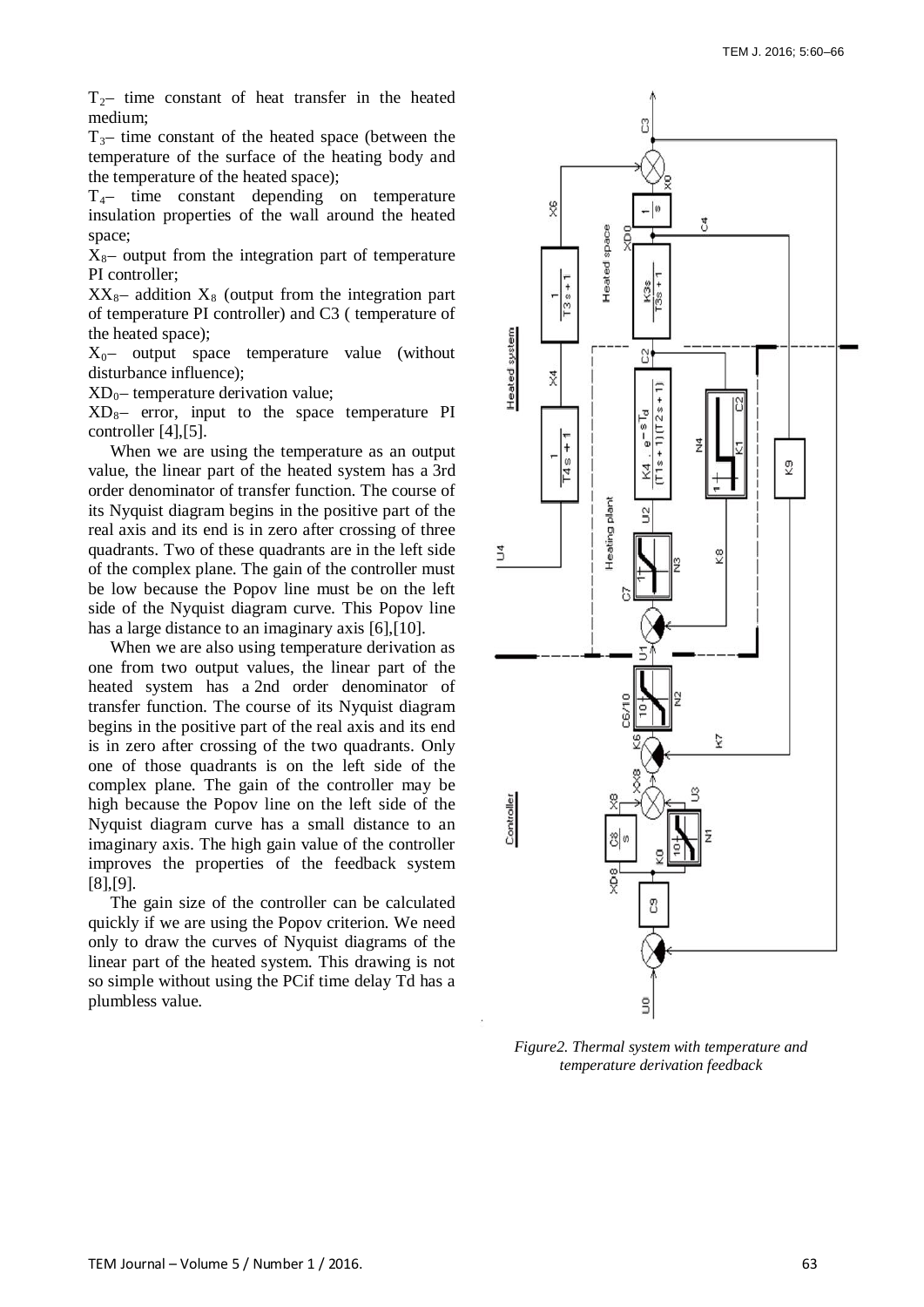## **4. Results of the simulation**

 The PC simulation of the thermal system in Figure 2.was made by using aspecial SDS software (Simulator of Dynamic Systems) in Turbo Pascal. This original program gives possibility to simulate linear and non-linear continuous systems with and without time delays.

The parameters of simulated systems are following:

 $U_0 = 20$  °C – desired value of space temperature;

 $U_4 = 0$  and  $-25$  °C after 15 hours – outer temperature;

 $C_6 = 1$ – gain of the temperature derivation controller;  $C_7 = 1$ – gain of the heater;

 $C_8 = 1$ –gain of the integration part of temperature PI controller;

 $C_9 = 0.1$  – gain of the output temperature sensor;

 $K_0 = 5$  –gain of the proportional part of temperature PI controller;

 $K_1 = 80$  – the maximal permitted temperature of heating medium;

 $K_3 = 0.78$  –transfer function's gain of the heated space;

 $K_4$  = 98 – gain of the overall part of the heating plant;

 $K_9 = 0.3$  – gain of the temperature derivation sensor;  $T_d = 0.1$  hour – time delay, the result of heat transfer

by the overflow of the cooling medium;

 $T_1$  = 0.2 hour – time constant of heat transfer between the heater and the cooling medium;

 $T_2 = 1$  hour – time constant of heat transfer in the cooling medium;

 $T_3 = 2$  hours – time constant of the heated space (between the temperature of the surface of the heating body andthe temperature of the heated space);

 $T_4$  = 10 hours – time constant depending on temperature insulation properties of the wall around the heated space.

Simulation was made for two cases, without the temperature derivation loop  $(K_9 = 0)$  and with the temperature derivation loop  $(K_9 > 0)$ . The desired value of space temperature  $U_0$  changed by step from 0 to 20 °C. Outer temperature  $U_4$  had value 0 and after 15 hours −25 °C by step change.

The results of simulations are demonstrated by the following output parameters:

 $U_1$ – standard control signal from the controller to the heater, controller output;

 $U_2$ – standard value of thermal power from the heater, actuating variable;

 $U_4$ – outer temperature (disturbance input);

 $C<sub>2</sub>$ – temperature of the heating medium;

 $C_{3}$ – inner temperature, the temperature of the heated space (output) with disturbance influence;

 $XX_8$  – output from the temperature PI controller, controller output.

The results of the simulation of the system without the temperature derivation loop ( $K_9 = 0$ ) are shown in Figure 3. We can see that the course of outputs has damped oscillations and overshoots. The results of the simulation of the system with the temperature derivation loop  $(K_9 = 0.3)$  are shown in Fig.4. We can see that the outputs have more fluent course, and damped oscillations have little overshoots. The number of overshoots is minimized. Quality control and control speed are improved after application of the temperature derivation feedback.



*Figure 3. Time responses of the thermal system without temperature derivation loop*

Note: It is necessary to multiply the values of variables in relation to the value of the vertical axis scale by the following constants: inner temperature – 1 ( $\degree$ C), temperature of the heating medium – 5 ( $\degree$ C), actuating variable – 0.1 (1), controller output – 2 (V), outer temperature  $-1$  (°C). This note is valid also for Figure 3.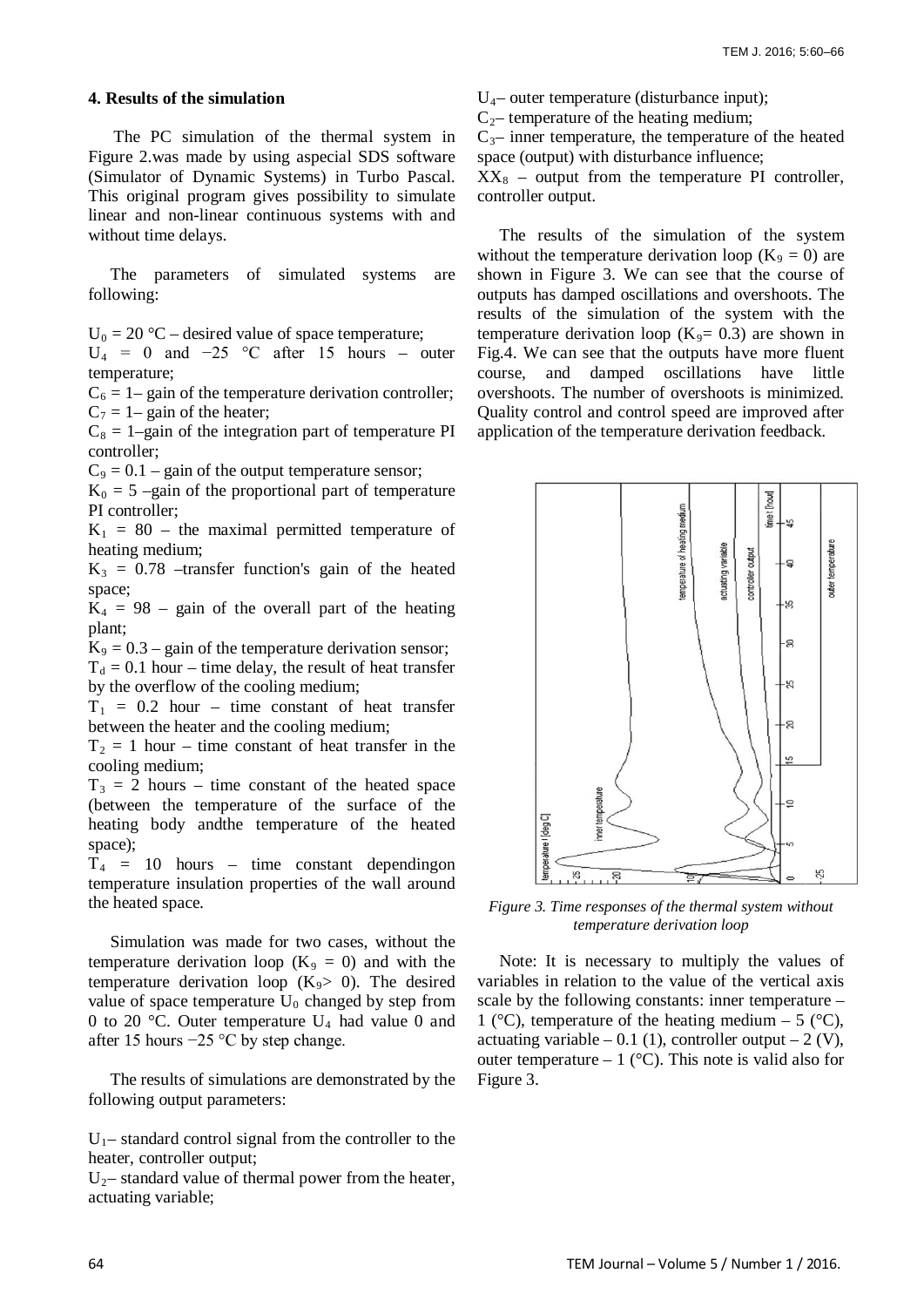

*Figure 4. Time responses of the thermal system with temperature derivation loop*

## **5. Conclusion**

The paper describes the model and the simulation of the thermal heating system. Thermal systems with automatically controlled temperature represent nonlinear systems with thermal inertias and time delay. The controller is also non-linear because its information and power signals are limited. The application of methods that are available to nonlinear systems with time delay gives the possibility to reach a suitable solution.

The paper provides a new look at the heated system model and also designs convenient structure of the thermal system. The model of thermal system consists of the model of the heated system and controller with temperature feedback and temperature derivation feedback.The implementation of temperature derivation feedback improves the dynamic properties of the thermal system. The computer simulation and the mathematical modelling of this system give us an opportunity to acquire important information about the researched system. The system was simulated by using the original special software in Turbo Pascal. Time responses of this system are compared to the responses of the conventional thermal system. The thermal system with temperature derivation feedback provides more

stability, more convenient transients, better quality of regulation and better dynamical properties. This system has a suitable level of invariance against outer thermal disturbance [5], [6], [7].

The acquisition of temperature derivation signal is a negotiable problem. In case of digital controller, it is a result of subtracting two following samples of temperature signal. The analogous controller needs a special double temperature sensor, where the successive samples of temperature signals are made by temperature insulation of one temperature sensor. Other ways of solution of this sensor are possible and were carried out [15],[16].

The measuring process is usually influenced by effects of measurement settings, so consideration on experimental arrangement and characteristics of samples that can determine the data reliability is necessary. Data reliability can be improved by performing comparison measurements using various methods. Comparison measurements are the key strategy to improve the data reliability. There is also a relation between the real and the ideal experimental arrangement [11],[12],[13].

#### **Acknowledgement**

This work is formulated for common use in the area of thermal systems. The main direction of considerations was focused on heating (or cooling) of special portable containers to be used in food industry, medical equipment and the like.

#### **References**

[1]. Ebert, C., & Schaub, A. (1993). Design and evaluation of fuzzy controllers applied to a heating system. *Automatisierungstechnik*, *41*, 173-173.

[2] .M. Balara, J.M. Hopen: Systém Automatického Riadenia Teploty So Slučkou Derivácie Teploty, Výrobné inžinierstvo 1(1) (2002)22–25.

[3]. M. Balara, A. Balara: Systém Riadenia Teploty Objektov so slučkami derivácií snímaných veličín, úžitkovývzor č. 6317, ÚPV SR, Banská Bystrica, 2012.

[4]. Pfannstiel, D. (1995). Einsatz adaptiver und fuzzybasierter Regelungsstrategien in der Heizungstechnik.

*Automatisierungstechnische Praxis*, *37*(1), 42-49.

[5].D. Matisková, M. Balara: Systém Riadenia Teploty Média v uzavretom priestore so slučkou diferencie meranie teploty, zverejnený PÚV č. 50076-2014,ÚPV SR, Banská Bystrica, 2014.

[6].D. Matisková et al.Impact of technological factors on dosing of metal at die-casting / Martin Kotus, Darina Matisková, Ladislav Mura - 2013.In: Advanced Materials Research. Vol. 801 (2013), p. 143-149. - ISSN 1022-6680